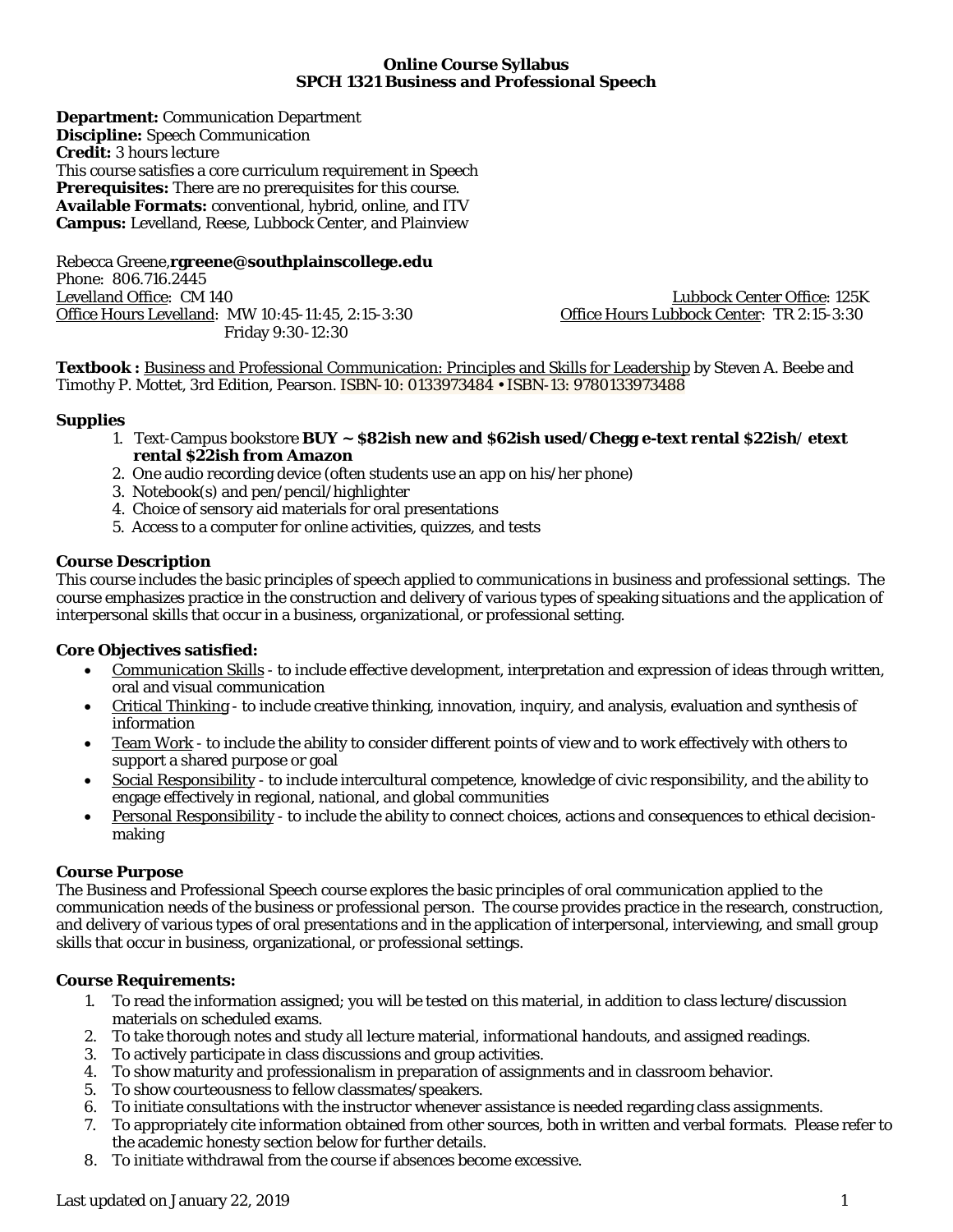# **Classroom Behavior Expectations**

Because this class needs to be a participatory community if students are to fulfill their potential for learning, people who disrupt the class by their words or actions disrupt that community. Rude, sarcastic, obscene, or disrespectful speech (written or verbal) and/or disruptive behavior have a negative impact on everyone's learning. This also includes disruptive electronics usage in class. When a person disrupts the class in these ways, the course instructor will remove the disruptive person from the class and/or will be given one warning after the disruptive behavior. If the student continues to disrupt our class, s/he will be dropped from the course.

#### **Academic Honesty**

It is my expectation and the institution's that appropriate citation and documentation be given for materials and information obtained from other sources. Cases of plagiarism will be treated as will any case of academic dishonesty, with at least a failing grade for the assignment/examination. In addition, the student may be dropped from the course with a failing grade. See the SPC Student Handbook for more information.

#### **Diversity Statement**

In this class, the teacher will establish and support an environment that values and nurtures individual and group differences and encourages engagement and interaction. Understanding and respecting multiple experiences and perspectives will serve to challenge and stimulate all of us to learn about others, about the larger world and about ourselves. By promoting diversity and intellectual exchange, we will not only mirror society as it is, but also model society as it should and can be.

# **Disabilities Statement**

Students with disabilities, including but not limited to physical, psychiatric, or learning disabilities, who wish to request accommodations in this class should notify the Disability Services Office early in the semester so that the appropriate arrangements may be made. In accordance with federal law, a student requesting accommodations must provide acceptable documentation of his/her disability to the Disability Services Office. For more information, call or visit the Disability Services Office at Levelland (Student Health & Wellness Office) 806-716-2577, Reese Center (Building 8) 806- 716-4675, or Plainview Center (Main Office) 806-716-4302 or 806-296-9611.

# **Non-Discrimination Statement**

South Plains College does not discriminate on the basis of race, color, national origin, sex, disability or age in its programs and activities. The following person has been designated to handle inquiries regarding the non-discrimination policies: Vice President for Student Affairs, South Plains College, 1401 College Avenue, Box 5, Levelland, TX 79336. Phone number 806-716-2360.

#### **Title IX Pregnancy Accommodations Statement**

If you are pregnant, or have given birth within six months, Under Title IX you have a right to reasonable accommodations to help continue your education. To activate accommodations you must submit a Title IX pregnancy accommodations request, along with specific medical documentation, to the Director of Health and Wellness. Once approved, notification will be sent to the student and instructors. It is the student's responsibility to work with the instructor to arrange accommodations. Contact Crystal Gilster, Director of Health and Wellness at 806-716-2362 or email consister@southplainscollege.edu for assistance.

# **Campus Concealed Carry**

South Plains College permits the lawful carry of concealed handguns in accordance with Texas state law, and Texas Senate Bill 11. Individuals possessing a valid License to Carry permit, or the formerly issued Concealed Handgun License, may carry a concealed handgun at all campus locations except for the excluded zones. For a complete list of campus carry exclusions zones by event, please visit http://www.southplainscollege.edu/campuscarry.php

#### **Contacting your Instructor**

Please feel free to contact your instructor if you have questions or concerns about your progress in this class. Please try to let your instructor know in advance if you will have to miss class. You may contact your instructor by phone, email, or Remind.

**Rebecca Greene rgreene@southplainscollege.edu**

# **806.716.2445**

#### **Evaluation**

Course grade will be assessed according to the completion of the following using percentages noted:

| <b>Presentations</b>                                              | 30% |
|-------------------------------------------------------------------|-----|
| <b>Exams</b>                                                      | 30% |
| Job description, Cover Letter, Resume & Career Research Interview | 20% |
| Quizzes & Activities in and out of class                          | 20% |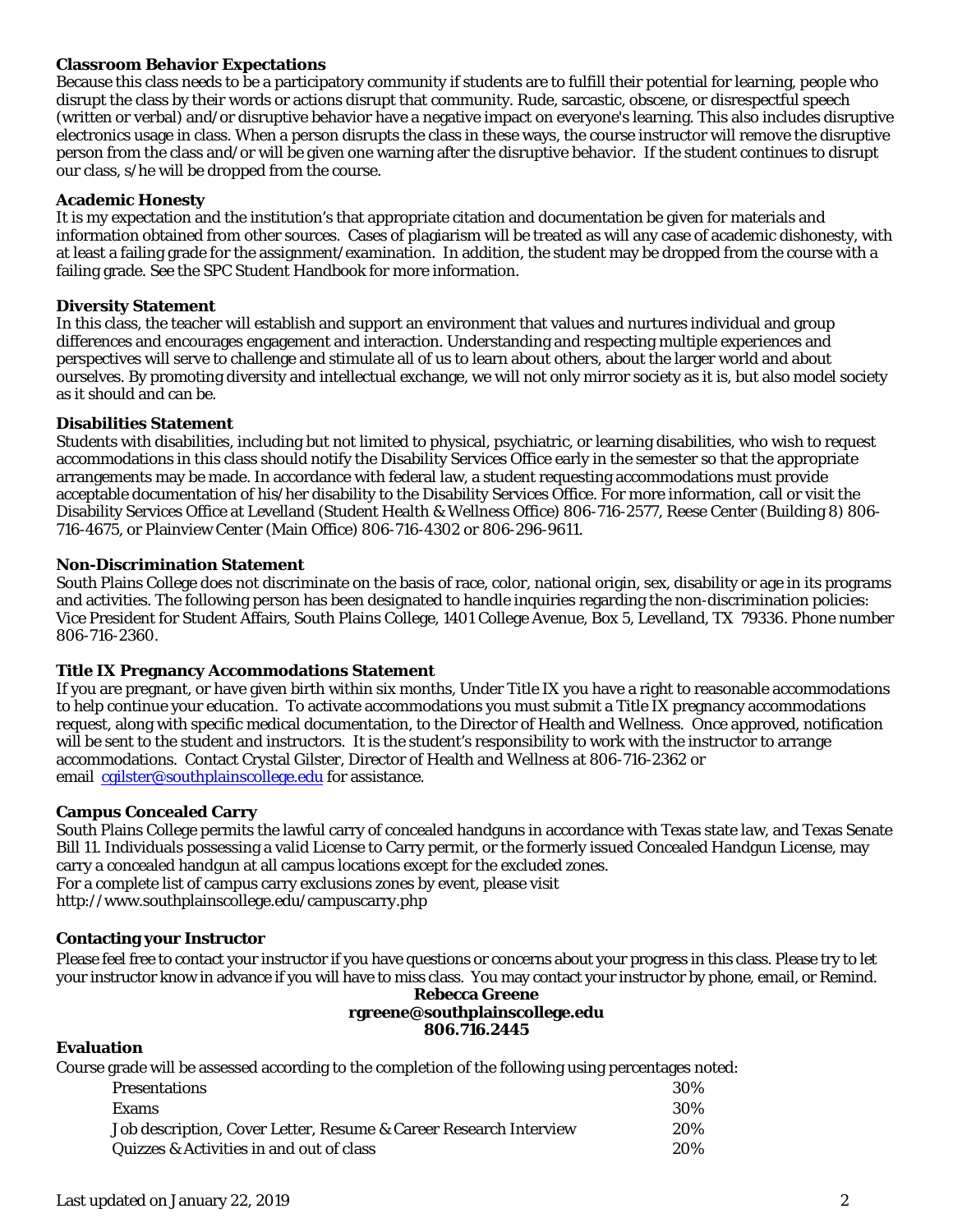# **Attendance and Tardy Policy**

Students are expected to attend all classes in order to be successful in a course. All students enrolled for this course are expected to attend class regularly, be on time, and remain until dismissed. Roll will be taken at each class meeting. If a student is tardy, he/she must see the instructor after class to have the absence mark removed. The student may be administratively withdrawn from the course when absences become excessive as defined in the course syllabus.

When an unavoidable reason for class absence arises, such as illness, an official trip authorized by the college or an official activity, the instructor may permit the student to make up work missed. It is the student's responsibility to complete work missed within a reasonable period of time as determined by the instructor. Students are officially enrolled in all courses for which they pay tuition and fees at the time of registration. Should a student, for any reason, delay in reporting to a class after official enrollment, absences will be attributed to the student from the first class meeting.

Students who enroll in a course but have "Never Attended" by the official census date, as reported by the faculty member, will be administratively dropped by the Office of Admissions and Records. A student who does not meet the attendance requirements of a class as stated in the course syllabus and does not officially withdraw from that course by the official census date of the semester, may be administratively withdrawn from that course and receive a grade of "X" or "F" as determined by the instructor. Instructors are responsible for clearly stating their administrative drop policy in the course syllabus, and it is the student's responsibility to be aware of that policy.

It is the student's responsibility to verify administrative drops for excessive absences through MySPC using his or her student online account. If it is determined that a student is awarded financial aid for a class or classes in which the student never attended or participated, the financial aid award will be adjusted in accordance with the classes in which the student did attend/participate and the student will owe any balance resulting from the adjustment.

The department abides by this policy and enforces the following guidelines established for SPCH 1321:

For online sections, you MUST attend face-to-face meetings and complete online coursework. If you have more than 1 unexcused absence, miss 2 continuous weeks of online course completion, or fail to turn in more than 2 major assignments within a week of the due date, you may be dropped from the course.

# **Make-Up Policy**

Make-up work is NOT guaranteed. When an unavoidable reason for class absence arises, such as illness, an official trip authorized by the college or an official activity, the instructor **may** permit the student to make up work missed. If a student must be absent to represent the college, she/he should advise the instructor beforehand and should have a signed permit from his/her coach or sponsor. In such cases, it is the student's responsibility to complete work missed within a reasonable amount of time as determined by the instructor. Each student must make an appointment with the instructor to make arrangements for make-up work. **Late work may not receive full credit**. An absence on the day that you are scheduled for oral presentations or examinations will result in a grade of zero for the assignment. **If, according to the instructor's discretion, the student is allowed to make up such a presentation or exam, the student will automatically receive a grade drop for the assignment (25 point grade reduction).**

#### **Course Outcomes**

Upon completion of this course, the student should be able to demonstrate proficiency in the following areas:

- 1. **Communication Process:** Understand and apply the communication process.
- 2. **Communication Systems and Cultures:** Develop an awareness and understanding of communication systems and cultures.
- 3. **Verbal Communication:** Identify, prepare, and deliver clear messages and presentations.
- 4. **Nonverbal Communication:** Understand, define, utilize, and interpret different categories of nonverbal communication.
- 5. **Listening:** Understand the causes of poor listening, and realize the organizational and personal benefits of active listening.
- 6. **Interviewing:** Identify different types of interviews, evaluate effective interview skills, prepare job interview documents, and conduct an effective information gathering interview.
- 7. **Small Groups:** Identify the characteristics of small groups, identify the steps used for problem solving, and understand leadership tasks as well as functional and dysfunctional team behaviors.
- 8. **Public Speaking:** Successfully prepare and deliver multiple credible, confident presentations. Evaluate the speaking skill and content of other speakers.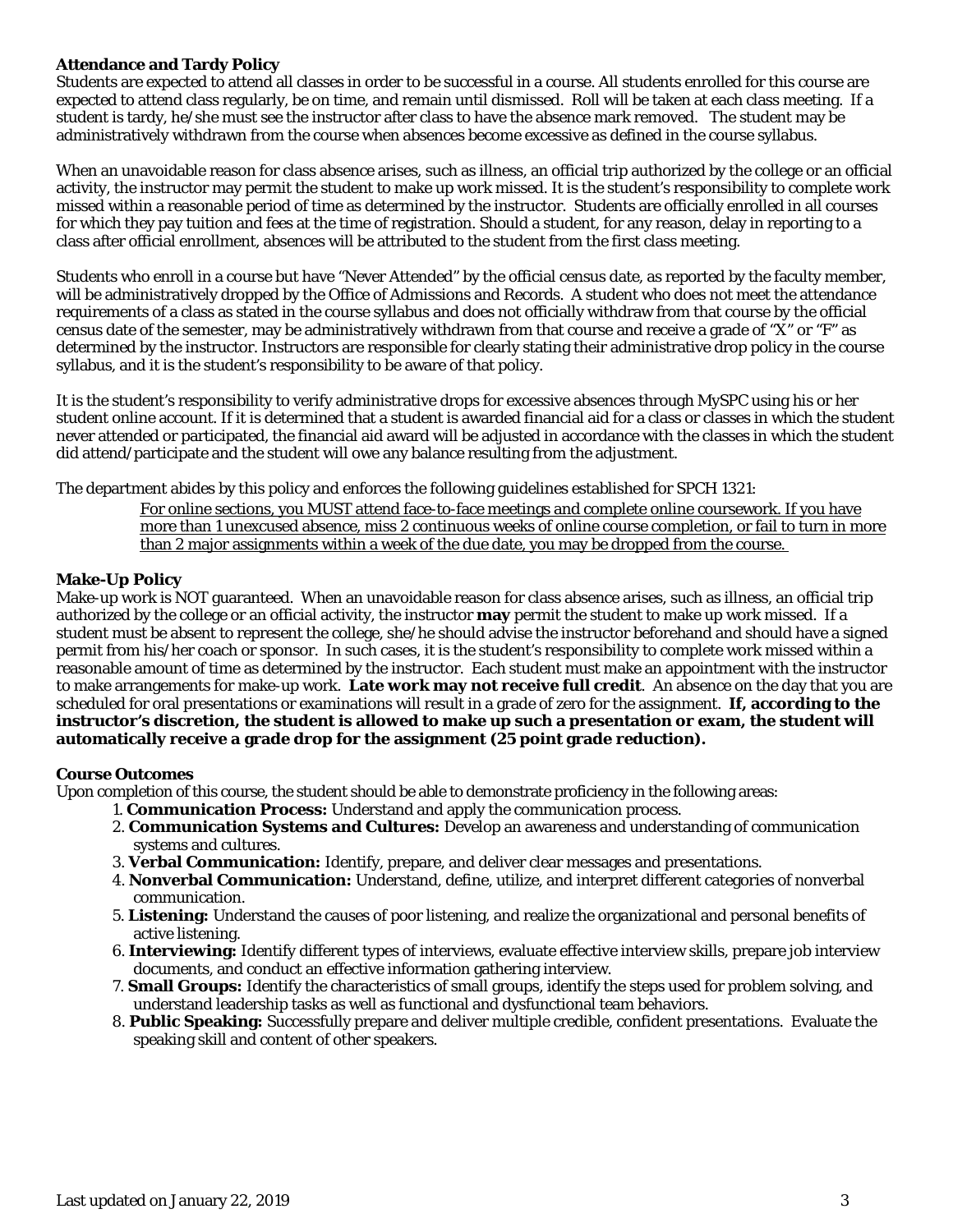| <b>Grade Distribution</b>         |     |
|-----------------------------------|-----|
| Test 1                            | 10% |
| Test 2                            | 10% |
| Test 3                            | 10% |
| <b>Informative Presentation</b>   | 10% |
| Group Impromptu (4)               | 10% |
| <b>Persuasive Presentation</b>    | 10% |
| Quizzes                           | 10% |
| Participation                     | 10% |
| Job Descrip., Cover Letter/Resume | 10% |
| <b>Career Research Interview</b>  | 10% |

# **Course Work**

- 1. Exams-There will be 3 major assessments/exams during the semester. Each exam covers the information preceding the exam. There are no cumulative exams.
- 2. Presentations-Completion of the three presentations (speeches) is a requirement for passing this class. On your scheduled speech dates, you will be presenting various types of presentations. You must be an attentive audience member for other presentations given during your scheduled class time, and you must complete all speeches to pass this course. Points will be deducted from your presentation if you are not an attentive and respectful audience member. The two individual speech assignments are explained in the Assignments section of Blackboard. Additional information can be found within the weekly sections for the correct chapters.
- 3. Participation-You will be asked to engage in discussions and to do outlines and peer and self-evaluations for presentations. These assignments count as participation grades.
- 4. You will find all quizzes under the Quizzes section in Blackboard. You MUST take the quiz by the deadline.

# **Course and Technical Help**

Do not hesitate to call or e-mail me if you have course-related questions. I am here to guide you through the course. Generally, I will try to respond to calls and e-mails within 24 hours during the week.

Be aware that the Instructional Technology office and Blackboard both recommend using a browser other than Internet Explorer when using Blackboard.

Please realize that this is not a computer class, so our content is business and professional communication, not Windows or Word processing. I can answer any questions about the course content or assignments, but I will be no help with technical problems.

#### **Blackboard Support**

For Blackboard support you make refer to the following resources:

- 1. When you log into Blackboard (BB), at the very top of the page, you will see a question mark icon with the word help next to it. Click on that icon.
- 2. You may also contact

Secretary to the Director of Instructional Technology Ext. 2180 Direct: 806-716-2180 [blackboard@southplainscollege.edu](mailto:jetucker@southplainscollege.edu)

**3.** On the Student tab of MySPC, there is a menu of folders on the left. Click the folder labeled "Distance Education" for more information about blackboard and web browser.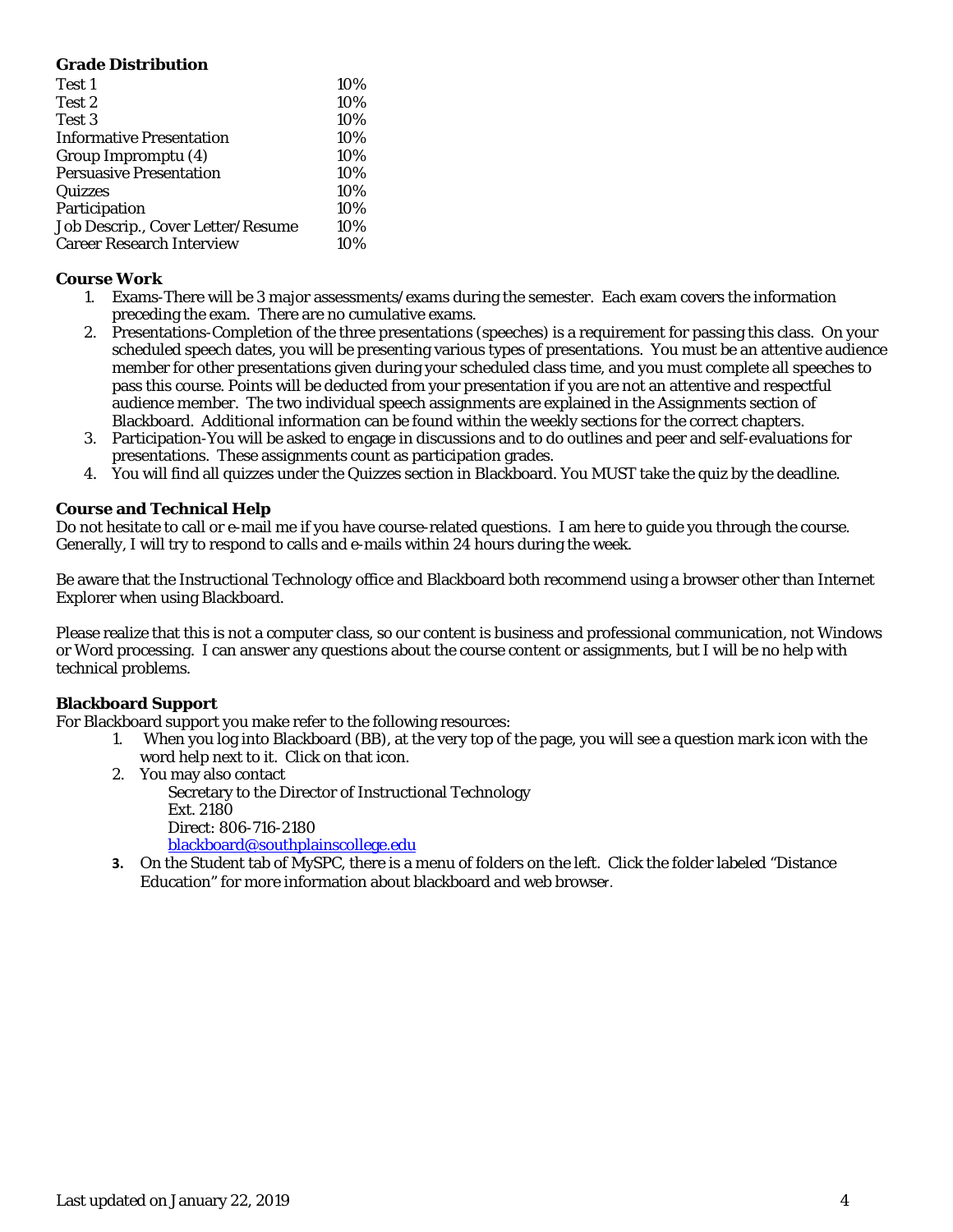# **SPCH 1321 Business and Professional Communication**

Weekly Schedule Spring 2019

Rebecca Greene rgreene@southplainscollege.edu Phone: 806.716.2445

Levelland Office: CM 140 Lubbock Center Office: 125K

Office Hours Levelland: MW 10:45-11:45, 2:15-3:30 Office Hours Lubbock Center: TR 2:15-3:30 Friday, 9:30-12:30

| <b>Week</b> | <b>Class Week Begins</b> | <b>Book</b>    | <b>Due Date</b>    | <b>Assignments</b>                                   |
|-------------|--------------------------|----------------|--------------------|------------------------------------------------------|
|             | on Tuesdays              | <b>Chapter</b> | <b>Mondays</b> (at | *Assignments may change occasionally.                |
|             |                          |                | 11:59 pm)          | ALWAYS check the BB folder.*                         |
| Week 1      | January 15               | <b>None</b>    | <b>Jan 21</b>      | <b>Getting Started</b>                               |
|             |                          |                |                    | -Email contract, Discussion, Quiz                    |
| Week 2      | January 22               | Chapter 1      | <b>Jan 28</b>      | Chapter 1                                            |
|             | Face-to face (FTF)       |                |                    | -Discussion, Communication Analysis Assignment,      |
|             | meeting 1/22             |                |                    | Quiz                                                 |
| Week 3      | January 29               | Chapter 8      | Feb 4              | Chapter 8                                            |
|             |                          |                |                    | -Work on job description, cover letter and resume,   |
|             |                          |                |                    | quiz                                                 |
| Week 4      | February 5               | Chapter 7      | <b>Feb 11</b>      | Chapter 7 & Career Research Interview                |
|             |                          |                |                    | -Work on job descrip, cover letter &resume           |
| Week 5      | February 12              | Chapter 11     | <b>Feb 18</b>      | Chapter 11                                           |
|             | FTF meeting 2/12         |                |                    | -- Group Impromptu Presentations                     |
|             |                          |                |                    | Job descrip, resume, and cover letter                |
|             |                          |                |                    | Watch & discuss video, post corporate crisis, quiz,  |
|             |                          |                |                    | start on outline, Take Test 1                        |
| Week 6      | February 19              | Chapter 12     | <b>Feb 25</b>      | Test 1 due 2/25 by 11:59pm                           |
|             |                          |                |                    | Chapter 12 & Oral Source Citations                   |
| Week 7      | February 26              | Chapter 3      | Mar 4              | Chapter 3                                            |
|             |                          |                |                    | -Turn in outline rough draft by 2/28 at 11:59pm,     |
|             |                          |                |                    | discussion, quiz                                     |
| Week 8      | March 5                  | Chapter 2      | March 12           | Chapter 2                                            |
|             | FTF Meeting 3/5          |                |                    | -Quiz                                                |
|             |                          |                |                    | <b>Corporate Crisis Presentations- bring printed</b> |
|             |                          |                |                    | outline, your note cards and a PEN                   |
| Week 9      | March 19                 | Chapter 13     | March 25           | Chapter 13                                           |
|             |                          |                |                    | -Quiz && presentation self-evaluation Watch,         |
|             |                          |                |                    | evaluate famous speech, Take Test 2                  |
| Week 10     | March 26                 | Chapter 4      | April 1            | Test 2 due 4/1 by 11:59pm                            |
|             |                          |                |                    | Chapter 4                                            |
|             |                          |                |                    | -Quiz, Discussion and Post persuasive topic          |
| Week 11     | April 2                  | Chapter 5      | <b>April 8</b>     | <b>Group Impromptu Presentations</b><br>Chapter 5    |
|             | FTF Meeting 4/2          |                |                    | -Quiz,                                               |
|             |                          |                |                    | Watch & discuss persuasive speech                    |
|             |                          |                |                    |                                                      |